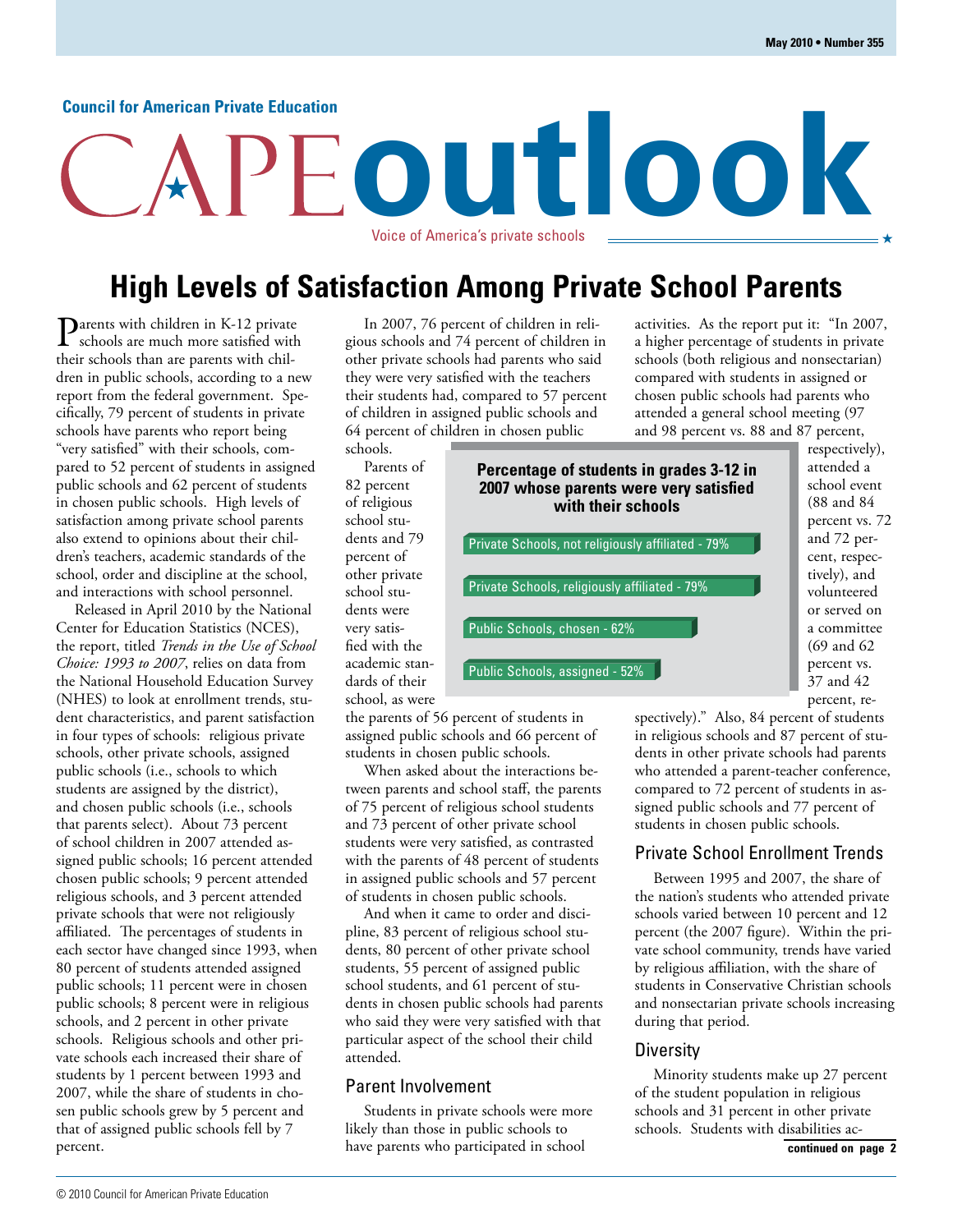# CAPE

**CAPE** member organizations: Agudath Israel of America

American Montessori Society

Association Montessori International–USA

Association of Christian Schools International

Association of Christian Teachers and Schools

Association of Waldorf Schools of N.A.

Christian Schools International

Evangelical Lutheran Church in America

Friends Council on Education

Lutheran Church–Missouri Synod

National Association of Episcopal Schools

National Association of Independent Schools

National Catholic Educational Association

National Christian School Association

Oral Roberts University Educational Fellowship

Seventh-day Adventist Board of Education

United States Conference of Catholic Bishops

Wisconsin Evangelical Lutheran Synod Schools

33 Affiliated State Organizations

a coalition of national associations serving private schools K-12 Executive Director: Joe McTighe

**Outlook is published monthly (September to June) by CAPE. An annual subscription is \$35. ISSN 0271-1451**

13017 Wisteria Drive #457 Germantown, MD 20874 (tel) 301-916-8460 (fax) 301-916-8485 (email) cape@capenet.org

#### **www.capenet.org**

### **Private School Students Take Tough Courses**

Students in private high schools take more rigorous courses in math and science than their public school counterparts, according to the National Center for Education Statistics (NCES).

Seventy-five percent of private high school graduates in the class of 2004 completed high-

level math courses (i.e., trigonometry, statistics, precalculus, or calculus), compared to 48 percent of public high school graduates. In science, 83 percent of Catholic school graduates and 89 percent of graduates from other private schools completed one or more courses in chemistry I, physics I, chemistry II, physics II, or advanced biology, compared to 67 percent of public school graduates.

The data are included in the *Digest of Education Statistics 2009*, an imposing 700-

page volume published last month by NCES. The authors offer a crisp description of the digest's sweeping purpose: "to provide a compilation of statistical information covering the broad field of American education from prekindergarten through graduate school." Hundreds of tables and thousands of pieces of information can be found in the compendium. Readers with an interest in private education can discover, for example, how many children attend private schools in the United States, the average tuition their parents pay, the percentage of private school seniors who participate in interscholastic sports, and a host of other information.

One table focuses on teachers' perceptions about teaching and school conditions. It turns

#### **continued from page 1**

count for 20 percent of students in religious schools and 24 percent of students in private schools without a religious affiliation. Among all schools, public and private, 24 percent of students have a disability.

### Families and Parent Education

Just over 80 percent of students in private schools come from two-parent families, compared to 72 percent of students in general. Moreover, parents of children in private schools are more likely to have higher levels of education than parents of children in other schools. Thirty-six percent of students in religious schools and 56 percent of students in other private schools have parents with a graduate or professional education, compared to 21 percent of students



out that a slightly higher percentage of private school teachers than public school teachers in 2007-08 agreed with the statement "I am generally satisfied with being a teacher at this school" (96 percent to 93 percent), while about an equal percentage (52 vs. 51 percent) agreed that they

were satisfied with their teaching salary.

Private school teachers had perceptions that differed significantly from their public school peers about the support and cooperation they received from administrators, colleagues, and parents. Each of the following statements is followed first by the percentage of private school teachers, and then by the percentage of public school teachers, who somewhat agreed or strongly agreed with it: "The school administration's behavior to-

ward the staff is supportive" (93, 88). "There is a great deal of cooperative effort among staff" (92, 84). "I receive a great deal of support from parents for the work I do" (88, 64).

Perceptions about school discipline also differed between teachers in the two sectors. For example, only 21 percent of private school teachers agreed that the "level of student misbehavior in this school interferes with my teaching," compared to 36 percent of public school teachers. Further, nearly twice as many public school teachers than private school teachers (33 vs. 18) agreed that student tardiness and class cutting interfered with their teaching.

[The Digest is available at <http://nces.ed.gov/](http://nces.ed.gov/pubsearch/pubsinfo.asp?pubid=2010013) pubsearch/pubsinfo.asp?pubid=2010013>.

#### in general.

### Charter Schools and Homeschooling

The NCES report also tracks the growth of charter schools. In the 2002-03 school year, approximately 2,575 charter schools served 1.4 percent of the country's public school students, but by 2006, the number of charter schools had grown to 4,132 and their share of public school students had jumped to about 2 percent.

Homeschooling has also shown growth in recent years from 850,000 students in 1999 to over 1.5 million students in 2007, a figure representing 2.9 percent of all students ages 5 to 17.

The NCES report *Trends in the Use of School Choice: 1993 to 2007* is available online [at <http://nces.ed.gov/pubsearch/pubsinfo.](http://nces.ed.gov/pubsearch/pubsinfo.asp?pubid=2010004) asp?pubid=2010004>.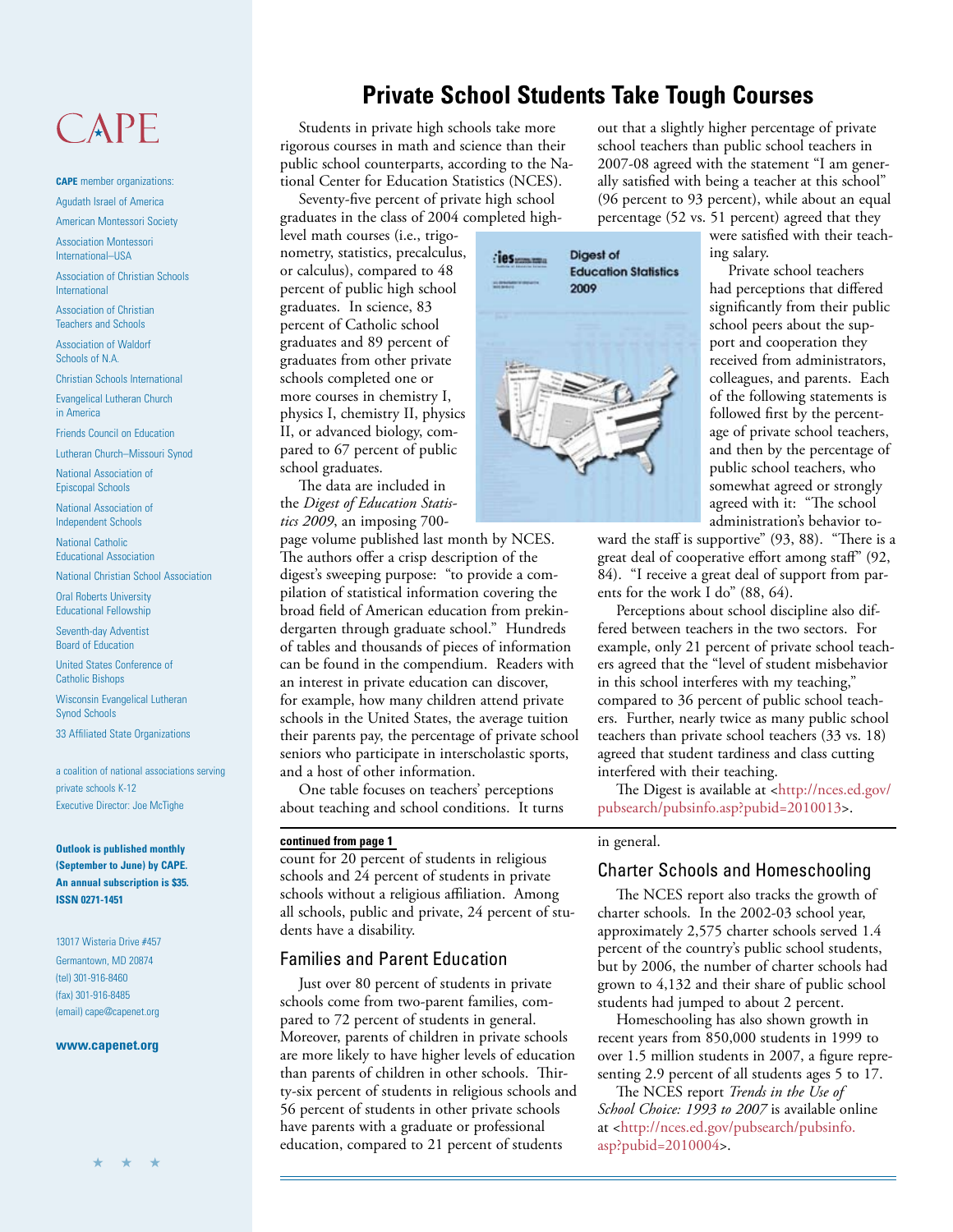### **Small Private Schools Can Claim Health Credit Right Away**

Although the private school community is still sorting through all the ramifications of the *Patient Protection and Affordable Care Act* that President Obama signed March 23, one immediate benefit is that certain schools are eligible for a tax credit against health insurance premiums they pay for their employees. The Internal Revenue Service (IRS) recently posted guidance

on the new Small Business Health Care Tax Credit, outlining how the program works and who is eligible.

### Who is Eligible?

Any employer, including tax-exempt employers, who have fewer than 25 full-time equivalent employees (FTEs) with average annual wages less than \$50,000 per FTE is eligible for the new credit if

the employer pays at least 50 percent of the cost of health care coverage for some of its workers. For tax-exempt organizations, the credit is worth up to 25 percent of the employer's premium costs through 2013 and up to 35 percent from 2014 onward. The maximum credit is available to organizations with fewer than 10 FTEs that have average annual wages under \$25,000, but lesser credits are available to organizations that employ from 10 and 24 FTEs with average wages between \$25,000 and \$50,000.

### How It Works

The following example illustrates how the program works. A religious childcare center has five full-time employees and eight half-time employees for a total of nine FTEs. Its annual wages are \$220,500, or \$24,500 per employee. If its annual health care costs are \$72,000, the organization is entitled to an annual tax credit of \$18,000 (25 percent) from 2010 to 2013 and \$25,200 (35 percent) from 2014 forward. (The example organization qualifies for the maximum credit because it employs under 10 workers and its average wages are under \$25,000.)

### Calculating the Credit

To qualify for the credit, an employer must pay a uniform share of the premium cost of health care coverage (and no less than 50 percent of the premium) for each employee enrolled in the health plan offered by the employer. If an employer pays, say, 80 percent of the premium and the employee pays 20 percent, only the portion paid by the employer is counted when figuring the credit. Moreover, the amount that counts for the credit cannot exceed what the employer would have paid under the same arrangement for the small group market in the state or region, an amount determined by the Department of Health and Human Services (HHS) and published on the IRS Web site.

The credit for a tax-exempt employer cannot exceed the total amount of income tax that the employer withholds from its employees' wages

combined with the employer's and employees' share of Medicare tax. For a tax-exempt employer that has no taxable income, the credit is refundable.

### Figuring FTEs

IRS guidance describes a clear way to calculate the number of full-time equivalent employees. It is simply a matter of dividing the total hours

worked by employees in a year (not to exceed 2,080 for any one employee) by 2,080 and then rounding down the result to the nearest whole number. So, if five employees work 2,080 or more hours each and four employees work 1,000 hours each, the calculation would be (2,080 x 5) plus (1,000 x 4) for a total of 14,400 hours, which would then be divided by 2,080, yielding 6.9, which would be rounded down to 6 FTEs. Given the formula, it is easy to see how some employers with more than 25 employees could qualify for the credit, assuming some of those employees work part time.

Once the number of FTEs is calculated, an employer can easily figure the average annual wage by taking the total wages paid by the employer during the tax year, dividing them by the number of FTEs for the year, and then rounding the result down to the nearest \$1,000.

### How to Claim the Credit

For a for-profit employer, the credit is claimed on the company's annual income tax return, but the claim process is still unclear for tax-exempt employers. A Q&A document issued by the IRS last month states, "For a tax-exempt employer, the IRS will provide further information on how to claim the credit."

In mid-April, the IRS began notifying small businesses and tax-exempt organizations about the program via postcard. The mailing "is intended to get the attention of small employers and encourage them to find out more," IRS Commissioner Doug Shulman said. For more detailed information about the [program, visit <http://www.irs.gov/newsroom/](http://www.irs.gov/newsroom/article/0,,id=220809,00.html) article/0,,id=220809,00.html>.

### **Illinois Choice**

Illinois is poised to make school-choice history. Any day now, state lawmakers may approve a voucher program to help students in many Chicago public elementary schools attend a religious or independent school.

★ ★ ★

Observers have not missed the irony of Democrats and Republicans in the Land of Lincoln assembling a strong bipartisan coalition to offer children hope, change, and opportunity, while some federal-level leaders and lawmakers who hail from Chicago or Springfield have effectively destroyed such hope by killing a similar program in Washington, D.C.

Introduced in the Illinois Senate by the Rev. Sen. James Meeks and in the House by Rep. Kevin Joyce, both Democrats from Chicago, the bill would provide lowincome students in designated schools with a voucher worth the cost of private school tuition or the amount of per-pupil state aid received by Chicago public schools, whichever is less.

In March, the Democraticcontrolled Senate voted 33 to 20 for a bill targeting students in poor-performing public schools. On April 30, the House approved, by voice vote, an amendment to include students in overcrowded schools. Now the House and Senate must approve the amended measure before it goes to Governor Pat Quinn for his signature.

Writing in the Chicago Tribune April 21, Rev. Meeks and Andy McKenna, Jr., former chairman of the Illinois Republican Party, called the bill a way to spend the state's money "much more effectively," a necessity since Illinois is "running out of money." They argued that not only does the voucher program save the state money (more than \$182 million over 12 years, according to the Illinois Policy Institute) but also "serves students better." Their closing point: "In America, every child should have a dream, and every dream should have a chance."



President Obama signs the health insurance reform bill March 23, 2010. (White House Photo by Chuck Kennedy)